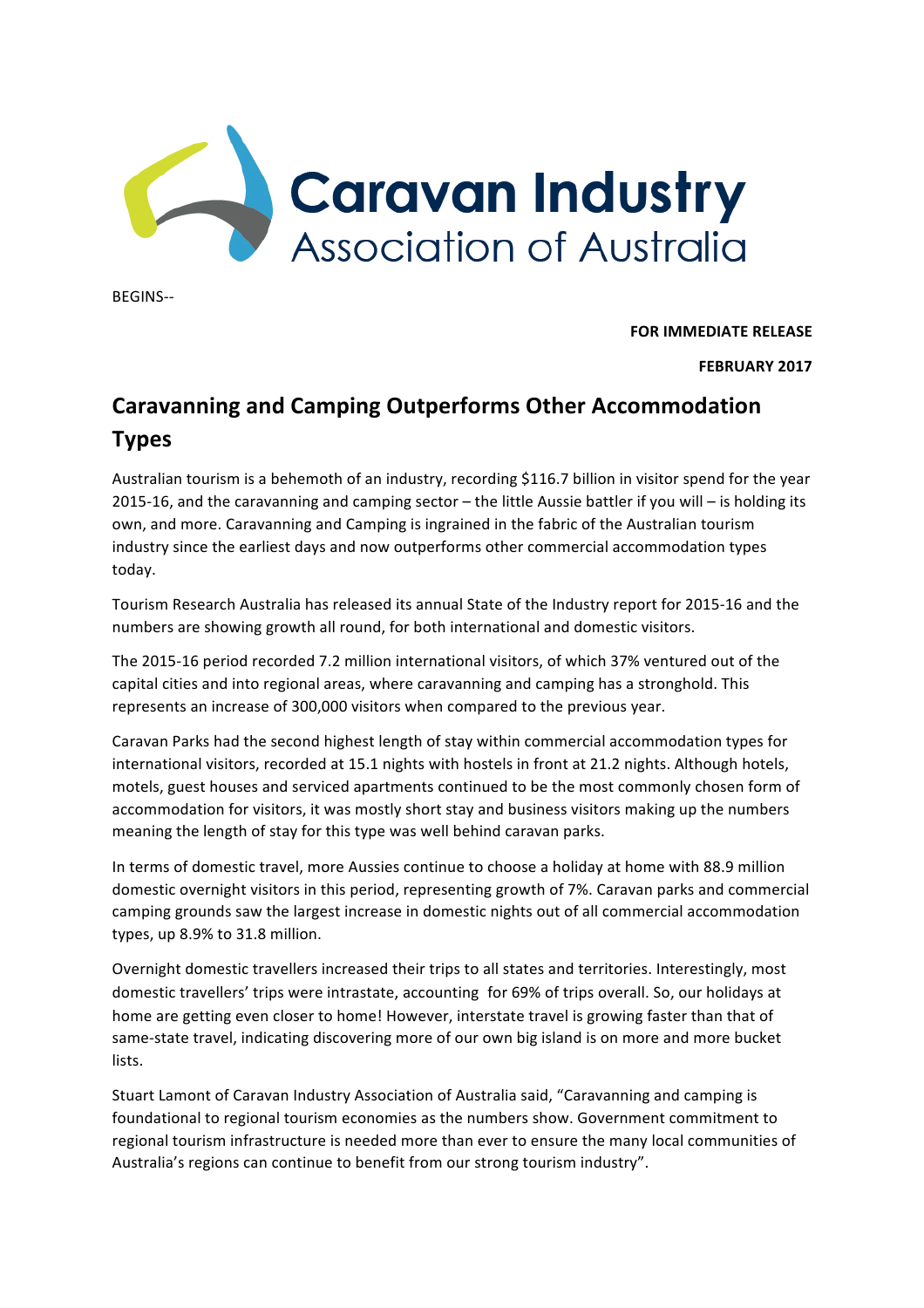--ENDS

Media contact: Rachael Morris 03 9815 2015 rachaelm@caravanindustry.com.au

Please use the full name when referring to Caravan Industry Association of Australia, not the acronym CIAA, as several unconnected organisations use this acronym. For further information including requests for comment or imagery, please contact Rachael Morris: Phone 03 9815 2015 or **email rachaelm@caravanindustry.com.au**

Caravan Industry Association of Australia is the peak national body for the caravanning and camping *industry in Australia. Our organisation's vision is, "To lead and champion a robust, compliant and sustainable caravanning and camping industry", with all operation pillars – marketing; research; lobbying* and advocacy; compliance, accreditation and training – working towards this vision.

As the peak national body for the Australian caravanning and camping industry, Caravan Industry Association of Australia represents over 3,500 businesses across the entire supply chain. Many of these *industry businesses financially support the organisation by making a voluntary contribution towards a cooperative fund that aims to support the sustainability of the greater industry.* 

In addition, we communicate regularly with consumers who have an interest in the caravanning and *camping lifestyle.* We maintain an active database of over 340,000 consumers and support this via social media channels with more than 121,000 participants.